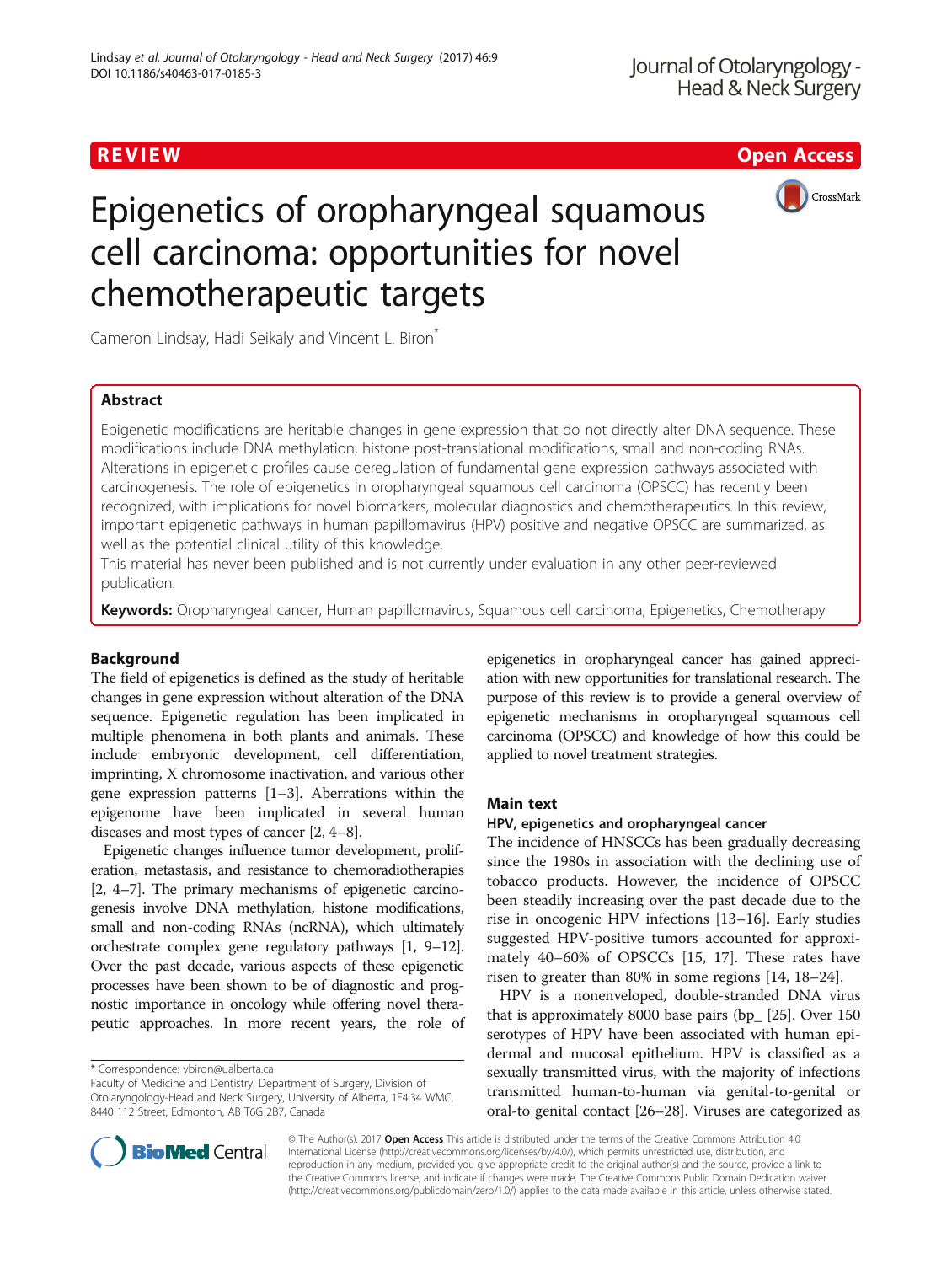either "low-risk" or "high-risk" with regard to their oncogenic potential. Low-risk types such as HPV 6 and 11 often manifest in the form of epithelial warts or oral papillomas [\[29](#page-6-0)]. Approximately 13 HPV serotypes are included in the high-risk category. Serotypes 16, 18, 31, and 33 have causal links with HPV-associated oropharyngeal carcinogenesis; however, HPV-16 has shown a much higher association with OPSCC (>90%) relative to other serotypes [[13](#page-6-0), [30](#page-6-0)–[36\]](#page-6-0). Their viral genome consists of eight proteins (E1, E2, E4, E5, E6, E7, L1, L2) involved in viral replication, maintenance, and capsid structure [\[37,](#page-6-0) [38\]](#page-7-0). Viral proteins E6 and E7 have been shown to play an important role in carcinogenesis.

Upon infection of the host cell, HPV replicates its genome as extrachromosomal elements within the nucleus and integrates into the host genome. In cancer cells, chromosomal integration results in an increased expression and stabilization of viral oncoproteins E6 and E7 [[39](#page-7-0)]. HPV integration sites are broadly distributed throughout the human genome, with various serotypes focusing on specific regions. HPV-16 favors integration at chromosomes 1, 2, 3, 5, 8, and 9 [\[40\]](#page-7-0). An interesting discovery by Akagi et al. has shown an association between the number of HPV integrants and their effects on neighboring gene expression. They found a higher number of integrants resulted in the direct disruption of neighboring genes via alterations in genomic structures [[41](#page-7-0)]. This area of research is still in its infancy and further investigation into HPV integrationassociated mutagenesis is required.

HPV-positive OPSCCs have distinct host gene expression profiles relative to HPV-negative OPSCCs [\[42](#page-7-0)–[47\]](#page-7-0). These gene expression differences are thought to involve mechanisms of cancer tumorigenesis, proliferation, invasion, and metastasis. These differences are further reflected by distinct clinical presentations and responses to treatment modalities [[13, 14](#page-6-0), [17, 21,](#page-6-0) [48](#page-7-0)–[57](#page-7-0)]. HPV-positivity is most often determined clinically by p16 overexpression, as an acceptable surrogate marker of this disease. The impact of p16 for diagnostics, prognostics and treatment stratification of OPSCC has highlighted the clinical utility of biomarkers for this disease [\[57](#page-7-0)–[61\]](#page-7-0). In other cancers, novel epigenetic biomarkers have shown an increase in popularity for their potential specificity and biomarker-directed therapy [\[62\]](#page-7-0).

DNA methylation, histone modifications and miRNA modifiers have all been shown to be important biomarkers and their role in OPSCC will be discussed in this review (Table [1](#page-2-0)). Specific DNA methylation patterns are showing increased promise as biomarkers, with some investigators some claiming superiority to other markers, as they hold higher levels of stability and can be amplified in a cost-effective manner [[63, 64\]](#page-7-0) Histone modifications may also have potential utilization as prognostic markers. For example, the methyltransferase enhancer of zeste homolog 2 (EZH2) and its substrate (H3K27 methylation)

is overexpressed in numerous cancer types and is frequently indicative of a poor prognosis [\[7,](#page-6-0) [58](#page-7-0), [65, 66](#page-7-0)]. However, histone modifications may be limited as biomarkers in isolation without knowing the extent of gene activity changes are associated with [[7](#page-6-0)]. Despite being the most recently discovered of the epigenetic modifiers, miRs have shown some of the greatest potential as prognostic markers. MiRs have been shown to play central roles in tumorigenesis, invasion, metastasis, and responses to therapy [\[7,](#page-6-0) [67\]](#page-7-0).

#### DNA methylation in oropharyngeal cancer

Alterations in DNA methylation occur via three mechanisms; hypomethylation, hypermethylation, and loss of imprinting [\[68](#page-7-0), [69\]](#page-7-0) Hypomethylation of gene promoter regions can result in the activation of various protooncogenes and chromatin restructuring [\[70](#page-7-0)]. DNA hypermethylation tends to be site-specific, targeting promoter CpG islands catalyzed by a set of enzymes known as DNA methyltransferases (DNMTs). There are three primary DNMTs; DNMT1, responsible for the maintenance of the standard epigenome, DNMT3a and DNMT3b, responsible for de novo methylation patterns [[71](#page-7-0)–[73](#page-7-0)]. DNA hypermethylation in cancers often results in the silencing of various genes, frequently tumor suppressors involved in cell cycle control, DNA repair mechanisms, and apoptosis [\[1](#page-6-0), [74](#page-7-0)–[76](#page-7-0)].

The most well documented epigenetic event occurs directly at the level of DNA, with 5' methylation of CpG residues, primarily at gene promoter regions. In OPSCC, distinct host methylation profiles can be seen in HPVpositive cancers when compared to HPV-negative cancers [[47](#page-7-0), [77](#page-7-0)]. Nearly three times as much differentiation in methylation profiles can be seen between HPV-positive and HPV-negative disease when compared to adjacent somatic cells [[78\]](#page-7-0). HPV-positive cancers have been found to have higher levels of methylation in specific regions of the genome (promoters, genic, and LINE-1). HPV-negative cancers show a much higher degree of genome-wide hypomethylation. It has been suggested that-negative cancers are far less genomically stable relative to their HPV-positive counterparts [[47](#page-7-0), [72](#page-7-0), [79](#page-7-0)]. Genomic instability in turn leads to widespread deregulation of cellular processes characteristic of aggressive tumors.

DNMT dysregulation is one potential mechanism for altered DNA methylation in OPSCCs. HPV-positive HNSCCs have shown increased expression in DNMT1 and DNMT3a, a pattern also seen in cervical cancers, suggesting a common mechanism of carcinogenesis by HPV [\[47](#page-7-0), [80](#page-7-0), [81\]](#page-7-0). This process is known to occur through HPV viral oncoproteins E6 and E7 (Fig. [1](#page-3-0)). HPV viral oncoprotein E6 causes the inhibition of the p53 tumor suppressor protein [\[48](#page-7-0), [72, 82,](#page-7-0) [83](#page-8-0)]. As suggested by Anayannis et al. [\[82](#page-7-0)], this inhibition allows transcription factor Sp1 to be overexpressed to promote oncogenesis. The more notable interaction is seen by HPV E7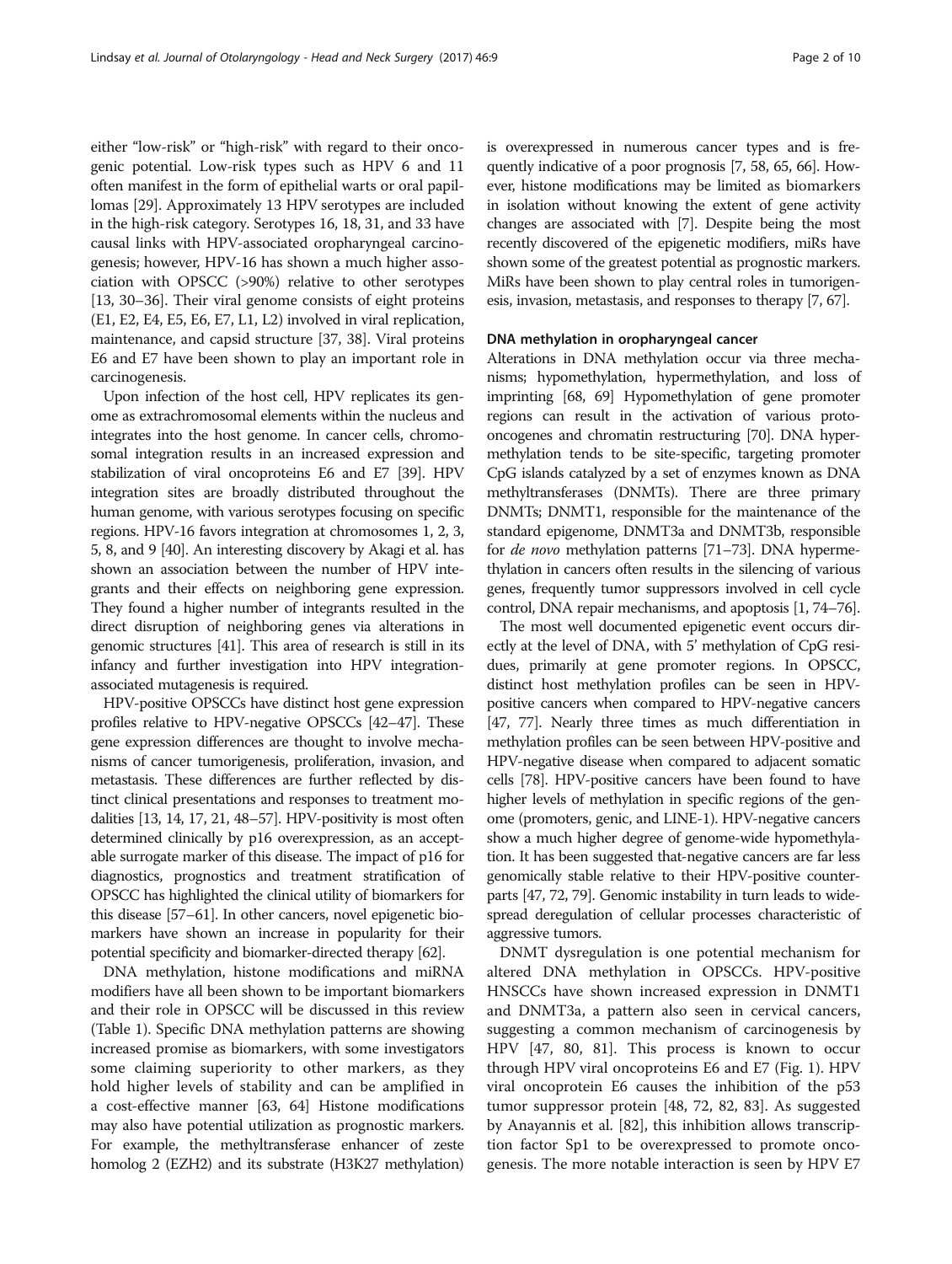| Name                       | Description          | Role in OPSCC                       | Reference      |
|----------------------------|----------------------|-------------------------------------|----------------|
| Histone Modifying Proteins |                      |                                     |                |
| EZH <sub>2</sub>           | PRC2 protein         | Hypermethylation of H3K27me3        | $[90]$         |
| BMI1                       | PRC1 protein         | Stabilization of H3K27me3           | $[90]$         |
| DNA Methylation            |                      |                                     |                |
| DNMT <sub>1</sub>          | DNA methyltrasferase | Overexpression                      | [145]          |
| DNMT3A                     | DNA methyltrasferase | Overexpression, de novo methylation | [62, 145, 146] |
| ncRNAs <sup>a</sup>        |                      |                                     |                |
| $miR-21$                   | microRNA             | Overexpression                      | [145]          |
| miR-205                    | microRNA             | Overexpression                      | $[145]$        |
| miR-181                    | microRNA             | Overexpression                      | [146, 147]     |
| miR-17-92 cluster          | microRNA             | Overexpression                      | [62, 148]      |
| miR-106b-25 cluster        | microRNA             | Overexpression                      | [58, 149]      |
| miR-106-363 cluster        | microRNA             | Overexpression                      | $[62]$         |
| Let-7d                     | microRNA             | Downregulation                      | [66]           |

<span id="page-2-0"></span>Table 1 Epigenetic regulators specific to OPSCC

<sup>a</sup>Compared to normal tissues, only miRs frequently associated with cancer diagnosis; EZH2 Enhancer of zeste 2 polycomb repressive complex 2 subunit, DNMT DNA methyltransferase, BMI1 B-cell–specific Moloney murine leukemia virus integration site 1

as it has been shown to directly interact with the tumor suppressor pRb, allowing the release of E2F (Fig. [1](#page-3-0)) from its protein complex to promote the transcription of DNMT1 [[84](#page-8-0)]. E7 has also been shown to directly interact with DNMT1 in vitro, however, its implication requires further investigation [\[85](#page-8-0)].

Low expression of CDKN2A is seen in HPV-negative cancers, while high expression is found in HPV-associated disease [[86](#page-8-0)]. Schlecht et al. has identified four CDKN2A loci downstream of the p16INK4A and p14ARF transcription start sites that are frequently hypermethylated in HPV-positive OPSCC, suggesting a potential mechanism for p16 overexpression in HPV-positive OPSCC [\[81\]](#page-7-0). This study also identified multiple Sp1 binding sites within the CDKN2A locus, further supporting the pRb/E2F pathways role in carcinogenesis (Fig. [1](#page-3-0)).

# Histone post-translational modifications in oropharyngeal cancer

The structure of chromatin is dynamic and involves numerous pathways that regulate cell metabolism. The most basic unit of chromatin is the nucleosome, a 165 bp strand of DNA wrapped in a left-handed supercoil around an octamer core of histones approximately 1.7 turns. The octamer core consists of two of each four globular proteins; H2A, H2B, H3, and H4, with a singular histone (H1) providing linkage alongside DNA [[72](#page-7-0), [87\]](#page-8-0). At the aminoterminal ends of the histone proteins, various posttranslational modifications can be applied. Through the modification of histone structures, gene expression is regulated via the allowance or blockage of access to various target genes to transcriptional machinery. These include acetylation, phosphorylation, methylation, ubiquitination,

sumoylation, and ADP-ribosylation. These modifications, while all able to remodel chromatin structure, frequently show aberrations in acetylation and methylation profiles in human cancers [\[88](#page-8-0)–[91](#page-8-0)]. The primary modulators of histone methylation and acetylation processes include histone methyltransferases (HMTs), histone demethylases (HDMs), histone acetyltransferases (HATs), and histone deacetylases (HDACs) [\[11, 12\]](#page-6-0).

There are two known types of HATs; A-type within the nucleus, involved in the catalysis of transcriptionrelated acetylation, and B-type within the cytosol, associated with newly generated histones. HATs facilitate the opening of chromatin for recruitment of transcriptional machinery by transferring acetyl groups from acetyl-CoA to specific lysine residues [[92](#page-8-0), [93](#page-8-0)]. Their overexpression has been associated with various cancers by aberrantly driving gene expression [\[94, 95](#page-8-0)]. Conversely, the overexpression of HDACs promotes deacetylation, resulting in abnormal gene silencing in the cancer epigenome [\[95](#page-8-0)–[97](#page-8-0)].

Histone methylation works in a comparable process, where methylation, or multiple methylations, of lysine and arginine residues will result in structural rearrangements of chromatin [[91, 92\]](#page-8-0). Like histone acetylation, aberrant expression of histone HMTs (enzymes that add methylation) and HDMs (enzymes that remove methylation) have been associated with carcinogenesis of various cancers [\[98](#page-8-0)–[104](#page-8-0)]. Tumor cells frequently show altered methylation profiles on histone H3 at specific lysine sites including K4, K9, K27, K36, K79 and on histone H4 K20 [\[104](#page-8-0)–[110](#page-8-0)]. Adding further complexity to this process, mono-, di- or trimethylation can occur on any given histone methylation site.

A recurring histone modifier in cancer literature is the methyltransferase EZH2, a catalytic subunit within the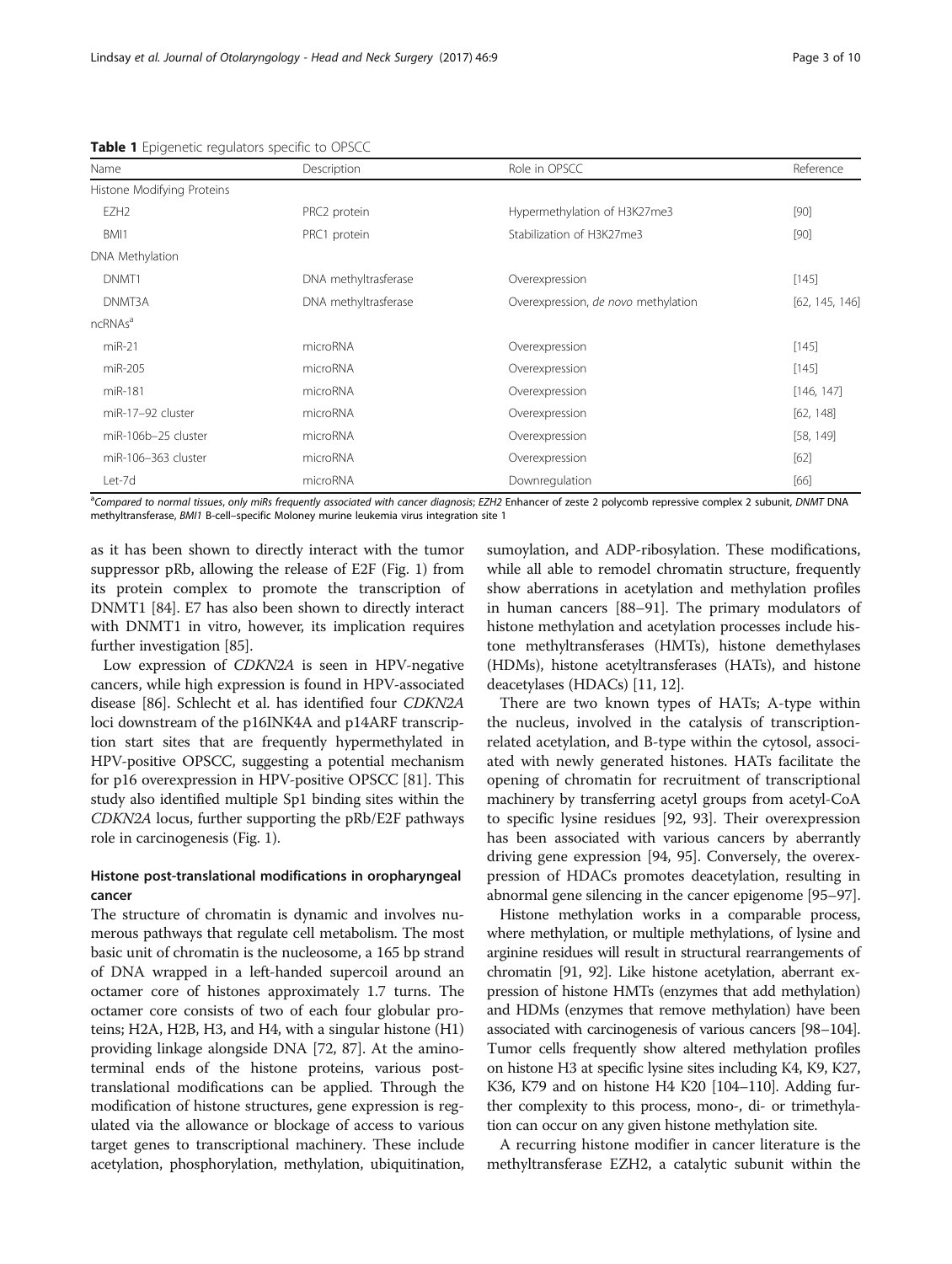<span id="page-3-0"></span>

a role in OPSCC based on studies in OCSCC

polycomb repressive protein complex 2 (PRC2) [\[101](#page-8-0)]. EZH2 catalyzes the trimethylation of lysine 27 on histone 3 (H3K27me3) and appears to have a regulatory role in cell proliferation and cell-cycle progression. Various cancers have displayed overexpression of EZH2 and it has been associated as a marker for malignancy potential and poor clinical prognosis, including HPV-positive OPSCC [\[111, 112](#page-8-0)]. HPV status and EZH2 overexpression are closely related, as EZH2 is a downstream target of E7 in vitro via the release of E2F from pocket proteins (Fig. 1) [\[113](#page-8-0)]. As proposed by Holland et. al., p53 suppression via E6 may also provide a mechanism for EZH2 overexpression [[113](#page-8-0)]. As expected, HPV-positive (positive for p16INK4A) OPSCCs have genome-wide elevations of H3K27me3 [\[103\]](#page-8-0). An additional method of carcinogenesis by EZH2 overexpression may be through DNMT3A, as EZH2 has been shown to recruit DNMT3A; however, the

de novo functionality of DNMT3A is not directly activated by this process [\[111\]](#page-8-0).

B-cell–specific Moloney murine leukemia virus integration site 1 (BMI1) is a central component of the polycomb repressive complex 1 (PRC1). Overexpression has also been associated in carcinogenesis, functioning by stabilizing H3K27me3 and preventing transcriptional initiation [[112](#page-8-0), [114, 115\]](#page-8-0). Huber et al. have shown that BMI1 expression plays a potential role as a prognostic biomarker of OPSSC. Its aberrant expression in conjunction with p16 silencing is negatively correlated with recurrence-free survival in OPSCC [\[112\]](#page-8-0).

### Small and non-coding RNAs in oropharyngeal cancer

ncRNAs have been implicated in carcinogenesis and malignancy progression, with one of the first examples shown in chronic lymphocytic leukemia [\[116](#page-8-0)]. ncRNA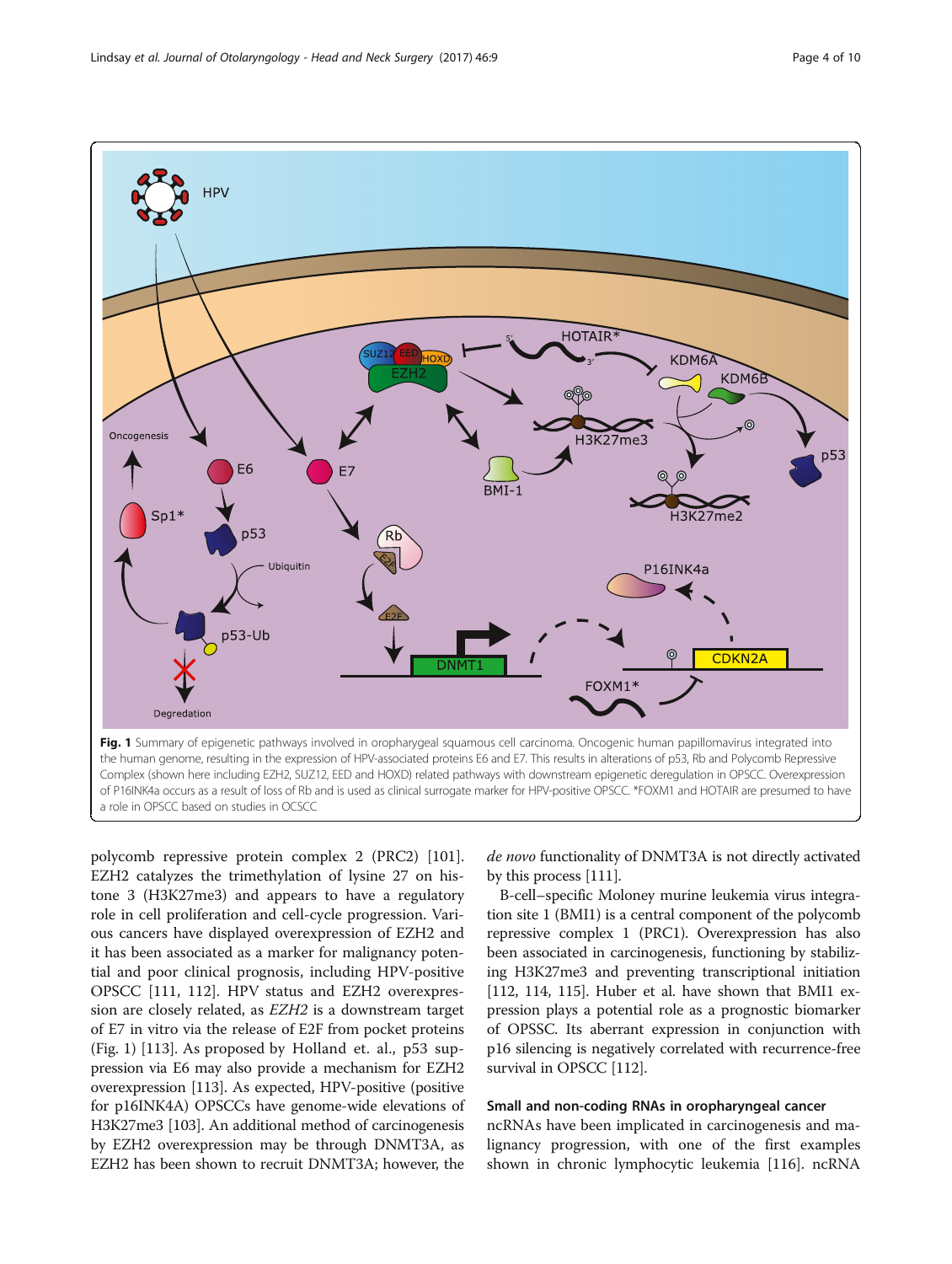are categorized based on their size. Nucleic acids less than 200 bp are known as small ncRNAs and greater than 200 bp are known as long non-coding RNAs (lncRNAs) [\[117](#page-8-0)]. Included within the small ncRNAs are the small interfering RNAs (siRNAs), micro RNAs (miRs), and PIWI-interacting RNAs (piRNAs) [\[118](#page-8-0)]. The majority of cancer research focuses on miRs as they have been shown to promote carcinogenesis through multiple pathways, including the direct interaction with mRNA, either through mRNA translation inhibition or mRNA degradation [[67,](#page-7-0) [119](#page-8-0)]. Epigenetic silencing of specific miRs may have a causal link in carcinogenesis as they have shown to act as tumor suppressors. lncRNAs have no formal categorization. Most are organized based on the transcripts function; chromatin remodelling and transcription factor modulation. The majority of cancer literature focusing on the former, such as the well Xist transcript [\[6](#page-6-0), [120\]](#page-8-0).

Our current knowledge of the ncRNAs role in carcinogenesis is relatively limited, largely due to the novelty of the molecules discovery. The direct implication ncRNAs in OPSCC further confirm this, as known ncRNAs involved are limited to a few products. For the purposes of this section, the field of study will be expanded slightly to include ncRNAs implicated in other head and neck cancers, in addition to those found in OPSCC.

HPV status in tumors has shown distinct epigenetic profiles and clinical relevance. These distinctions is well outlined in the review by Lajer et al., who compared epigenetic profiles of HPV-positive cervical and head and neck cancers. They found a significant overlap in various miR clusters [\[121\]](#page-8-0). Sethi et al. outlined a comprehensive list of multiple miRs with aberrant expression patterns in head and neck cancers in addition to those mentioned by Lajer and colleagues [\[122\]](#page-8-0). This suggests distinct miR expressions are associated with HPV-associated cancers. This concept is further enforced by the direct interaction of some miRs, such as miR-15 and miR-16, with viral E6 and E7 [\[123\]](#page-8-0).

One miR not acknowledged in literature, but which provides great interest, is miR-101. miR-101's aberrant expression, namely its downregulation, has been involved in multiple cancers and has shown to mediate the overexpression of EZH2 [\[124](#page-8-0)–[126\]](#page-8-0). The restoration of miR-101 via DNMT3A inhibition has also been shown to suppress lung tumorigenesis [\[126\]](#page-8-0). As both DNMT3A and EZH2 overexpression occurs in HPV-positive OPSCC, it may serve an important role in carcinogenesis [[82\]](#page-7-0).

Of the ncRNAs present within head and neck cancer literature, lncRNAs mirror the scarcity of miR counterparts. However, one lncRNA in particular, HOTAIR, has shown great promise as a potential biomarker. HOTAIR is a non-coding RNA transcript of 2.2 kb transcribed from the HOXC locus to transcriptionally silence HOXD

[[117](#page-8-0), [127\]](#page-8-0). Interactions of HOTAIR have shown the 5'domain to bind to the PRC2 complex described previously as well the 3'domain binding the histone demethylase KDM1A (Fig. [1](#page-3-0)). These interactions potentially show methods of carcinogenesis, as its overexpression has been demonstrated in multiple cancer types including esophageal, nasopharyngeal, breast, pancreatic, and colorectal cancers [[127](#page-8-0)–[129](#page-8-0)] Overexpression of HOTAIR has been associated with an overall poor clinical prognosis, demonstrating increased lymph node metastasis and resistance to apoptosis. HOTAIR's direct linkage to OPSCC requires further study. Other lncRNAs of interest are FTH1P3, PDIA3F and GTF2IRD2P1, as they have been associated with the progression and metastasis of oral SCC via the targeting of multiple tumor regulator genes [[130](#page-8-0)].

### Epigenetic chemotherapeutics

Aberrant events within the epigenome are suggested to occur more readily than structural gene modification through mutation. Given the reversible nature and specificity of epigenetic modifications, they have become an attractive target for cancer prevention and therapeutic intervention [[2, 5,](#page-6-0) [73](#page-7-0), [131](#page-8-0)]. Epigenetic chemotherapeutics are classified into two primary classes; histone deacetylase (HDAC) inhibitors and DNMT inhibitors. These classes are likely to expand as our knowledge of epigenetics advances and further chemotherapeutics are developed and tested. There are currently five USFDA-approved epigenetic chemotherapeutics on the market. Two are DNMT inhibitors; 5-acactidine (Vidaza) and 5-aza-2'-deoxycitidine (Decitabine). Three are HDAC inhibitors; suberoylanilide hydroxamic acid (Vorinostat), F-228 (Romidepsin), and LAQ-824 (Farydak). Current epigenetic chemotherapeutics in clinical trials or approved by the USFDA are summarized in Table [2.](#page-5-0)

Both DMNT inhibitors, Vidaza and Decitabine, are the only epidrugs that have been approved for the treatment of patients with acute myeloid leukemia (AML) and myelodyplastic syndrome (MDS) [\[132](#page-8-0)]. Vidaza and Decitabine are nucleoside analogs of cytosine modified in position five of their pyrimidine ring [\[133](#page-9-0)]. Upon exposure, Vizdaza is incorporated into RNA and Decitabine is incorporated into DNA where they disrupt interactions between DNMTs and DNA. During this process, a covalent bond is formed with DNMT triggering a DNA damage signal and targeting the DNMT for degradation. When utilized in clinical practice, their applicability encountered major limitations. These are characterized by poor bioavailability, poor activity with solid tumors, severe toxic effects, instability in physiological media, and gross non-specific changes to epigenome to both normal and cancer cells. Fortunately, several new specific inhibitors are under development. Of these are [\[133\]](#page-9-0) MG98,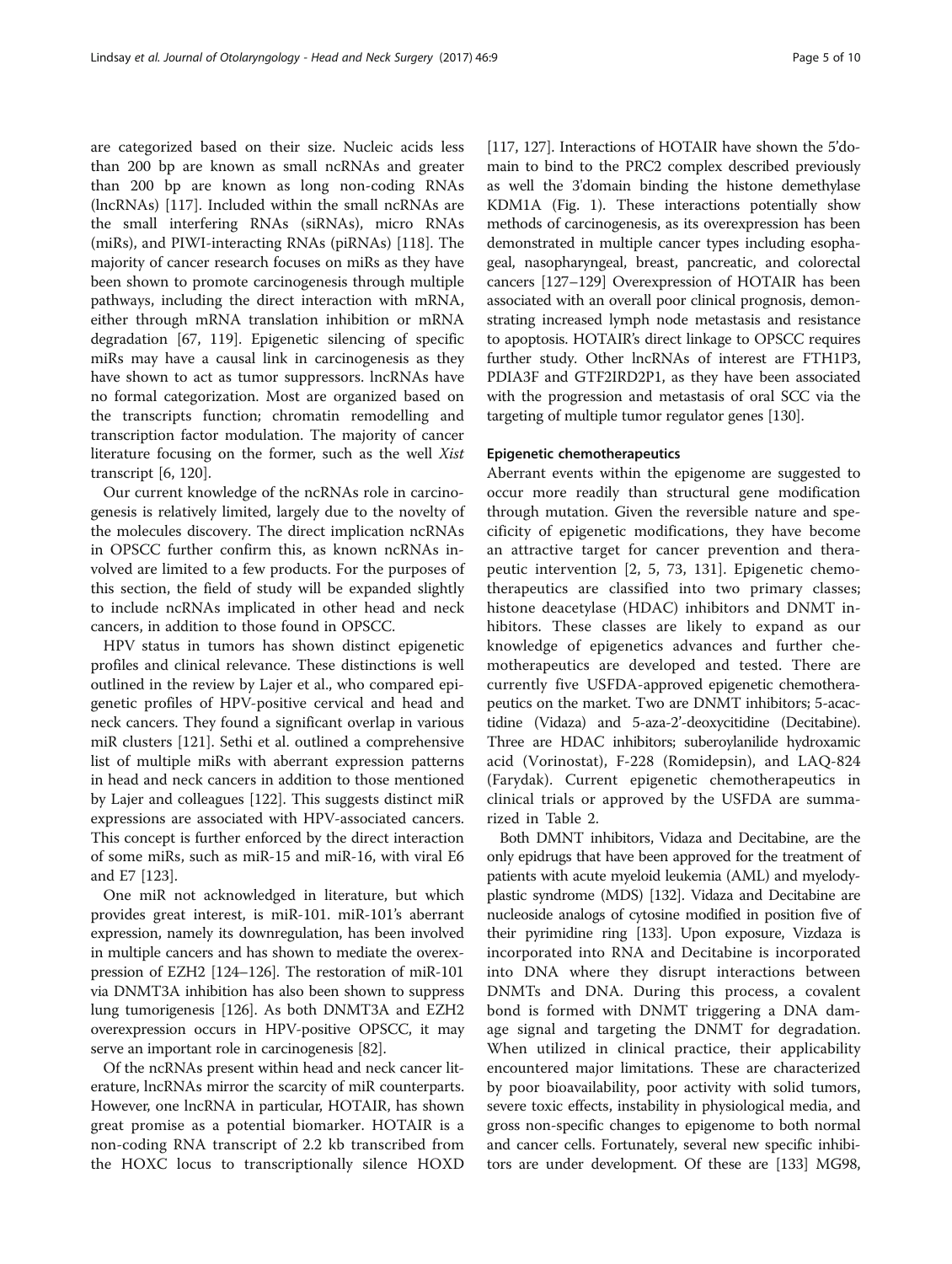<span id="page-5-0"></span>Table 2 Potential epigenetic chemotherapies for oropharyngeal carcinoma

| Chemotherapeutic Agent                                 | Status                | Reference  |
|--------------------------------------------------------|-----------------------|------------|
| <b>DNMT</b> inhibitors                                 |                       |            |
| Arsenic trioxide                                       | Clinical Trials       | [112]      |
| 5- azacytidine (Vidaza, Celgene)                       | <b>USFDA Approved</b> | $[47]$     |
| 5-aza-2'-deoxycitidine (Decitabine, Dacogen, SuperGen) | <b>USFDA Approved</b> | $[47]$     |
| <b>MG98</b>                                            | Clinical trials       | $[122]$    |
| <b>HDAC</b> inhibitors                                 |                       |            |
| LAQ-824/LBH 589 (Farydak, panobinostat)                | <b>USFDA Approved</b> | [122]      |
| PXD-101(Belinostat)                                    | Clinical trials       | $[122]$    |
| Valproic acid (Mg valproate)                           | Clinical trials       | [122]      |
| Suberoylanilide hydroxamic acid (vorinostat, SAHA)     | <b>USFDA Approved</b> | $[122]$    |
| FK-228 (romidepsin)                                    | <b>USFDA Approved</b> | [121]      |
| Phenylbutyrate                                         | Clinical trials       | $[122]$    |
| MS-275 (entinostat)                                    | Clinical trials       | [150, 151] |
| $Cl-994$                                               | Clinical trials       | [90, 120]  |
| MGCD-0103 (Mocetinostat)                               | Clinical trials       | $[145]$    |
| JNJ-26481585 (Quisinostat)                             | Clinical trials       | [146, 147] |
| <b>HMT</b> inhibitors                                  |                       |            |
| EPZ-6438 (E7438, Epizyme)                              | Clinical trials       | [62, 148]  |
| 3-Deazaneplanocin (DZNep)                              | Clinical trials       | $[58]$     |
| EPZ-5676                                               | Clinical trials       | [62]       |
| EPZ-5687                                               | Preclinical           | $[58]$     |
| GSK-343                                                | Preclinical           | $[58]$     |

DZNep, 3-deazaneplanocin A; USFDA United States Food and Drug Association

small molecule RG108, nucleoside analog Zebularine, and arsenic trioxide. These inhibitors have shown increased specificity, chemical stability, increased bioavailability, and lower cytotoxic effects [[132](#page-8-0), [133](#page-9-0)].

HDAC inhibitors are regularly divided into four different groups based on their chemical structure. These are hydroximates, cyclic peptides, aliphatic acids, and benzamides. Within the hydroximate class are two USFDA approved agents, Vorinostat and the newly approved Farydak, as well as JNJ-26481585 (Quisinostat) currently in clinical trials [[134](#page-9-0)–[136](#page-9-0)]. Aliphatic acids contain three agents currently in clinical trials; valproic acid, phenylbutyrate, and Belinostat. Cyclic peptides contain the USFDA approved Romidepsin and benzamides contain three agents in the clinical trial stages; MS-275 (entinostat), MGCD-0103 (Mocetinostat), CI-994 [[131](#page-8-0), [135](#page-9-0)]. The mechanisms of HDAC inhibitors are not fully understood, but are thought to alter gene expression via regulation at both epigenetic and post-translational modification levels [[137](#page-9-0), [138\]](#page-9-0). Evidence also suggests HDAC inhibition may alter tumor progression by inhibiting tumor angiogenesis [[138](#page-9-0)]. HDAC inhibitors are well tolerated relative to other epigenetic chemotherapeutics. However, these drugs still display poor activity against solid tumors when utilized on

their own. Suggested application is specific timing in conjunction with current chemotherapeutics [\[139, 140](#page-9-0)] 4. Another novel histone modifier inhibitor in the clinical trial stage is EPZ-6438 (Epizyme), an inhibitor of histone methyltransferase DOT1L [\[141](#page-9-0)–[143](#page-9-0)]. While still requiring further study for conclusive data, initial studies suggest its efficacy and tolerance.

The use of miR's as potential targets for chemotherapeutics is still in its infancy. Multiple studies have shown the significant effects of upregulation and downregulation of specific miRs on cancer. Of note is miR-21 s direct role in tumorigenesis following upregulation and reduced tumor survival and progression following its downregulation [[144](#page-9-0)].

# Conclusions

As with other cancers, epigenetics has a fundamental role in the pathophysiology of OPSCC. HPV positive and negative OPSCCs have distinct epigenetic profiles, consistent with their pathological and clinical differences. An understanding of epigenetics in OPSCC provides opportunities for the discovery and application of novel biomarkers and treatments.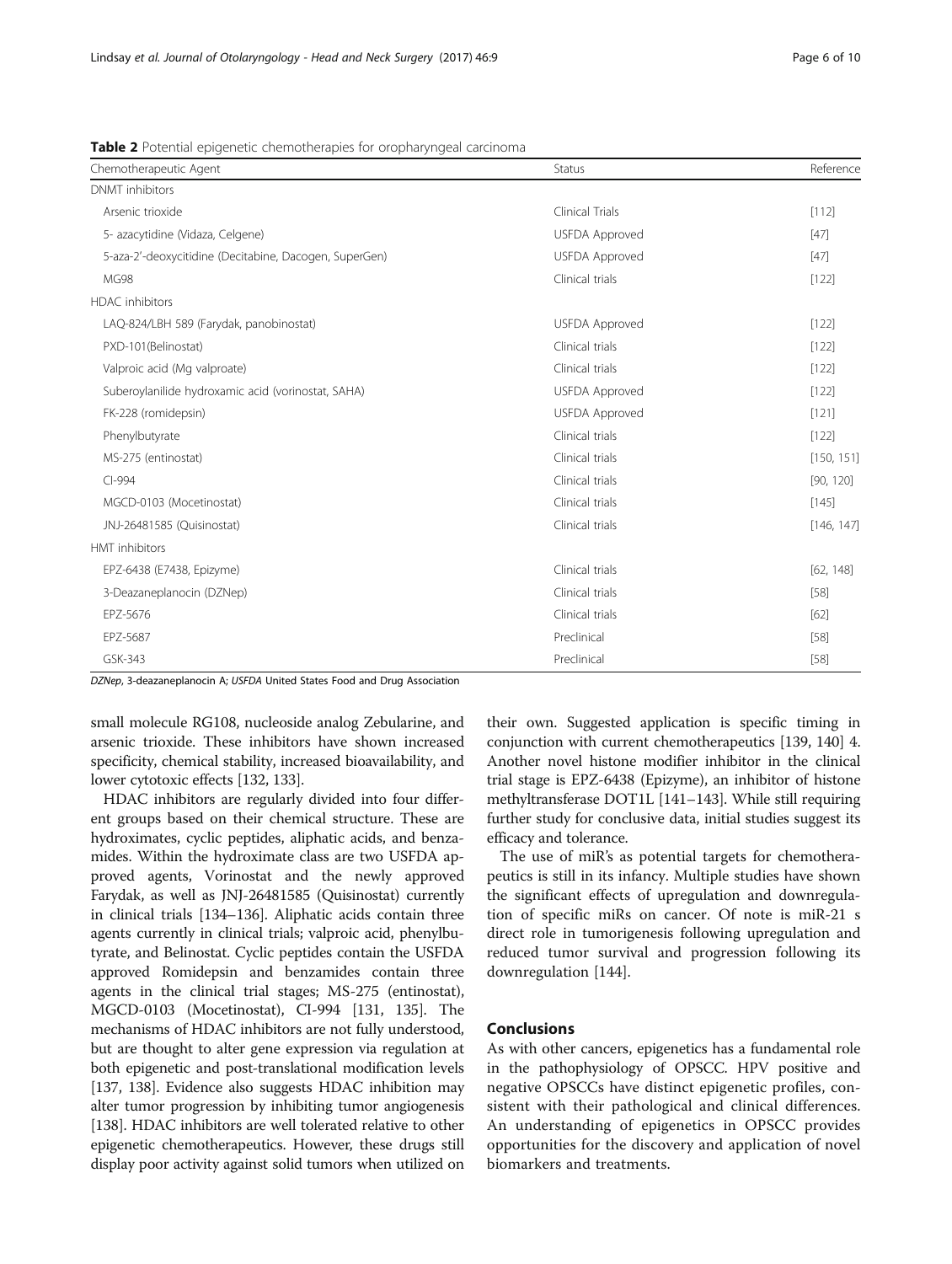#### <span id="page-6-0"></span>Abbreviations

BMI-1: B-cell–specific Moloney murine leukemia virus integration site 1; Bp: Base pair; DNA: Deoxyribonucleic acid; DNMT: DNA methyltransferase; DZNep: 3-deazanoplanocin; EZH2: Enhancer of zeste homolog 2; HAT: Histone acetyltransferase; HDAC: Histone deacetylase; HDM: Histone demethylase; HMT: Histone methyltransferase; HPV: Human papillomavirus; lncRNA: Long non-coding RNA; miRNA: micro RNA; ncRNA: Non-coding RNA; piRNA: PIWI-interacting RNA; PRC: Polycomb repressive complex; RNA: Ribonucleic acid; siRNA: Small interfering RNA; USFDA: United States Food and Drug Association

#### Acknowledgements

Not applicable.

#### Funding

Not applicable.

#### Availability of data and materials

Not applicable.

#### Authors' contributions

CL performed primary aspects of the literature review. HS and VLB were involved in manuscript preparation. All authors read and approved the final manuscript.

#### Competing interests

The authors declare that they have no competing interests.

#### Consent for publication

Not applicable.

# Ethics approval and consent to participate

Not applicable.

Received: 5 December 2016 Accepted: 20 January 2017 Published online: 31 January 2017

#### References

- 1. Feinberg AP, Tycko B. The history of cancer epigenetics. Nat Rev Cancer. 2004;4:143–53.
- 2. Kanwal R, Gupta S. Epigenetic modifications in cancer. Clin Genet. 2012;81:303–11.
- 3. Lyon MF. Gene action in the X-chromosome of the mouse (Mus musculus L.). Nature. 1961;190:372–3.
- 4. Perroud N, Zewdie S, Stenz L, Adouan W, Bavamian S, Prada P, et al. Methylation of serotonin receptor 3A in ADHD, borderline personality, and bipolar disorders: link with severity of the disorders and childhood maltreatment. Depress Anxiety. 2016;33:45–55.
- 5. Kanwal R, Gupta K, Gupta S. Cancer epigenetics: an introduction. Methods Mol Biol. 2015;1238:3–25.
- 6. Ducasse M, Brown MA. Epigenetic aberrations and cancer. Mol Cancer. 2006;5:60.
- 7. Sharma S, Kelly TK, Jones PA. Epigenetics in cancer. Carcinogenesis. 2010;31:27–36.
- 8. Dawson MA, Kouzarides T. Cancer epigenetics: from mechanism to therapy. Cell. 2012;150:12–27.
- 9. Jenuwein T, Allis CD. Translating the histone code. Science. 2001;293:1074–80.
- 10. Berger SL, Kouzarides T, Shiekhattar R, Shilatifard A. An operational definition of epigenetics. Genes Dev. 2009;23:781–3.
- 11. Kouzarides T. Chromatin modifications and their function. Cell. 2007;128:693–705.
- 12. Mattick JS, Makunin IV. Non-coding RNA. Hum Mol Genet. 2006; 15(Spec No 1):R17–29.
- 13. Ang KK, Harris J, Wheeler R, Weber R, Rosenthal DI, Nguyen-Tân PF, et al. Human papillomavirus and survival of patients with oropharyngeal cancer. N Engl J Med. 2010;363:24–35.
- 14. Gillison ML, Chaturvedi AK, Anderson WF, Fakhry C. Epidemiology of human papillomavirus-positive head and neck squamous cell carcinoma. J Clin Oncol. 2015;33:3235–42.
- 15. D'Souza G, Kreimer AR, Viscidi R, Pawlita M, Fakhry C, Koch WM, et al. Case–control study of human papillomavirus and oropharyngeal cancer. N Engl J Med. 2007;356:1944–56.
- 16. Chaturvedi AK, Engels EA, Pfeiffer RM, Hernandez BY, Xiao W, Kim E, et al. Human papillomavirus and rising oropharyngeal cancer incidence in the United States. J Clin Oncol. 2011;29:4294–301.
- 17. Seikaly H, Biron VL, Zhang H, O'Connell DA, Côté DWJ, Ansari K, et al. The role of primary surgery in the treatment of advanced oropharyngeal cancer. Head Neck. 2015;:n/a–n/a.
- 18. Biron VL, Kostiuk M, Isaac A, Puttagunta L, O'Connell DA, Harris J, et al. Detection of human papillomavirus type 16 in oropharyngeal squamous cell carcinoma using droplet digital polymerase chain reaction. Cancer. 2016;n/a-n/a.
- 19. Pytynia KB, Dahlstrom KR, Sturgis EM. Epidemiology of HPV-associated oropharyngeal cancer. Oral Oncol. 2014;50:380–6.
- 20. Westra WH. The changing face of head and neck cancer in the 21st century: the impact of HPV on the epidemiology and pathology of oral cancer. Head Neck Pathol. 2009;3:78–81.
- 21. Clark J, Jeffery CC, Zhang H, Cooper T, O'Connell DA, Harris J, et al. Correlation of PET-CT nodal SUVmax with p16 positivity in oropharyngeal squamous cell carcinoma. J Otolaryngol Head Neck Surg. 2015;44:37.
- 22. Cooper T, Biron VL, Fast D, Tam R, Carey T, Shmulevitz M, et al. Oncolytic activity of reovirus in HPV positive and negative head and neck squamous cell carcinoma. J Otolaryngol Head Neck Surg. 2015;44:8.
- 23. Wasserman JK, Rourke R, Purgina B, Caulley L, Dimitroulakis J, Corsten M, et al. HPV DNA in saliva from patients with SCC of the head and neck is specific for p16-positive oropharyngeal tumours. J Otolaryngol Head Neck Surg. 2017;46:3.
- 24. Isaac A, Kostiuk M, Zhang H, Lindsay C, Makki F, O'Connell DA, et al. Ultrasensitive detection of oncogenic human papillomavirus in oropharyngeal tissue swabs. J Otolaryngol Head Neck Surg. 2017;46:5.
- 25. Hausen zur H. Papillomaviruses and cancer: from basic studies to clinical application. Nat Rev Cancer. 2002;2:342–50.
- 26. D'Souza G, Cullen K, Bowie J, Thorpe R, Fakhry C. Differences in oral sexual behaviors by gender, age, and race explain observed differences in prevalence of oral human papillomavirus infection. Liu X, editor. PLoS One. 2014;9:e86023.
- 27. D'Souza G, Gross ND, Pai SI, Haddad R, Anderson KS, Rajan S, et al. Oral human papillomavirus (HPV) infection in HPV-positive patients with oropharyngeal cancer and their partners. J Clin Oncol. 2014;32:2408–15.
- 28. Marzouki HZ, Biron VL, Harris J, O'Connell D, Seikaly H. Human papillomavirus-associated oropharyngeal squamous cell carcinoma and anogenital cancers in men: Epidemiologic evaluation of association. Head Neck. 2016;:n/a–n/a.
- 29. Markowitz LE, Liu G, Hariri S, Steinau M, Dunne EF, Unger ER. Prevalence of HPV after introduction of the vaccination program in the united states. Pediatrics. 2016;137:1–9.
- 30. Lambert R, Sauvaget C, de Camargo Cancela M, Sankaranarayanan R. Epidemiology of cancer from the oral cavity and oropharynx. Eur J Gastroenterol Hepatol. 2011;23:633–41.
- 31. Siegel RL, Miller KD, Jemal A. Cancer statistics, 2015. CA Cancer J Clin. 2015;65:5–29.
- 32. Mehanna H, Beech T, Nicholson T, El-Hariry I, McConkey C, Paleri V, et al. Prevalence of human papillomavirus in oropharyngeal and nonoropharyngeal head and neck cancer–systematic review and meta-analysis of trends by time and region. Eisele DW, editor. Head Neck. 2013;35:747–55.
- 33. Hartwig S, Syrjänen S, Dominiak-Felden G, Brotons M, Castellsague X. Estimation of the epidemiological burden of human papillomavirus-related cancers and non-malignant diseases in men in Europe: a review. BMC Cancer. 2012;12:30.
- 34. Pezzuto F, Buonaguro L, Caponigro F, Ionna F, Starita N, Annunziata C, et al. Update on head and neck cancer: current knowledge on epidemiology, risk factors, molecular features and novel therapies. Oncology. 2015;89:125–36.
- 35. Curado MP, Boyle P. Epidemiology of head and neck squamous cell carcinoma not related to tobacco or alcohol. Curr Opin Oncol. 2013;25:229–34.
- 36. Gillison ML, Shah KV. Human papillomavirus-associated head and neck squamous cell carcinoma: mounting evidence for an etiologic role for human papillomavirus in a subset of head and neck cancers. Curr Opin Oncol. 2001;13:183–8.
- 37. Yugawa T, Kiyono T. Molecular mechanisms of cervical carcinogenesis by high-risk human papillomaviruses: novel functions of E6 and E7 oncoproteins. Rev Med Virol. 2009;19:97–113.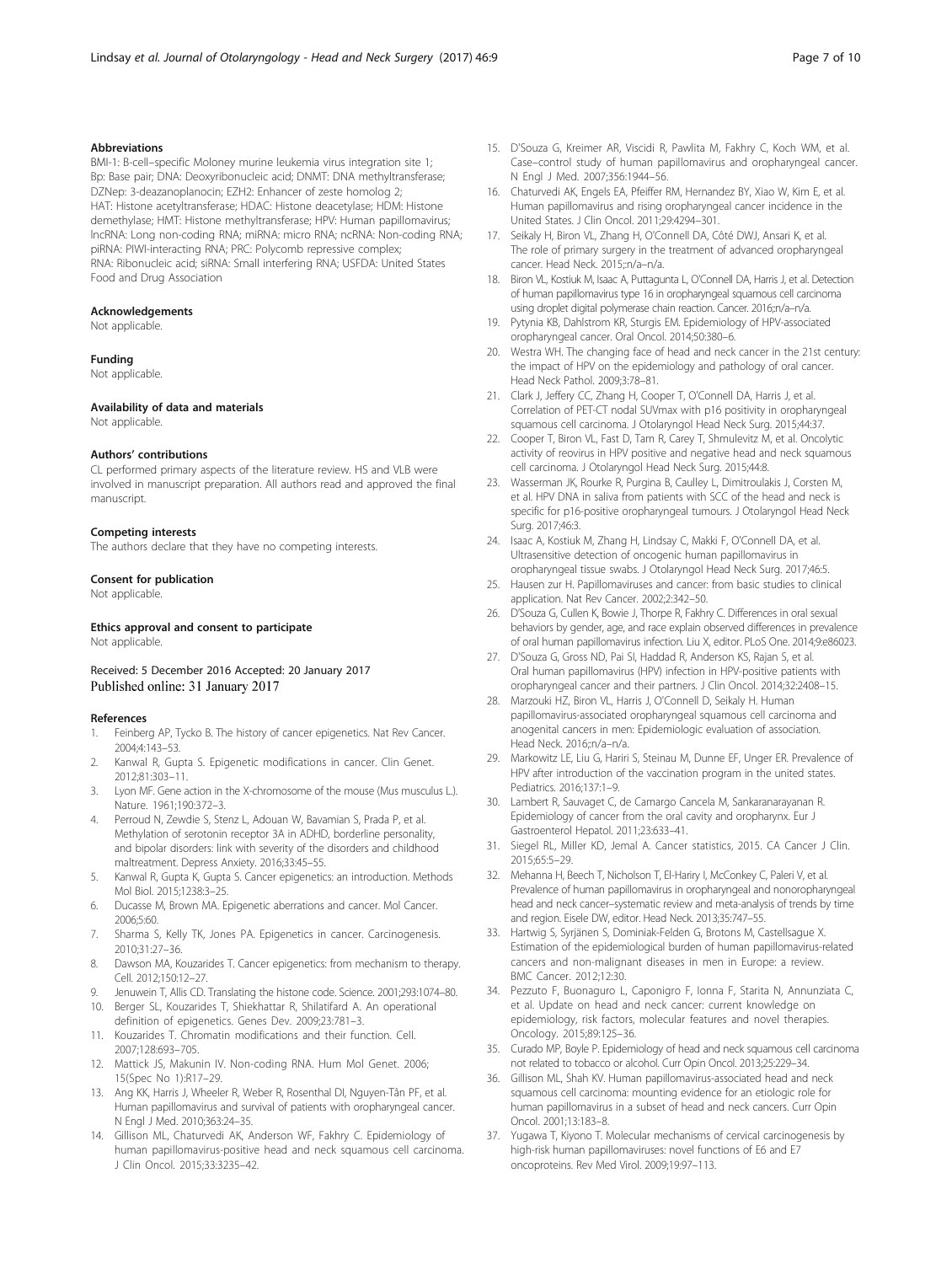- <span id="page-7-0"></span>38. Gillison ML, Restighini C. Anticipation of the impact of human papillomavirus on clinical decision making for the head and neck cancer patient. Hematol Oncol Clin North Am. 2015;29:1045–60.
- 39. Jeon S, Lambert PF. Integration of human papillomavirus type 16 DNA into the human genome leads to increased stability of E6 and E7 mRNAs: implications for cervical carcinogenesis. Proc Natl Acad Sci U S A. 1995;92:1654–8.
- 40. Kumar Gupta A, Kumar M. HPVbase–a knowledgebase of viral integrations, methylation patterns and microRNAs aberrant expression: As potential biomarkers for Human papillomaviruses mediated carcinomas. Sci Rep. 2015;5:12522.
- 41. Akagi K, Li J, Broutian TR, Padilla-Nash H, Xiao W, Jiang B, et al. Genome-wide analysis of HPV integration in human cancers reveals recurrent, focal genomic instability. Genome Res. 2014;24:185–99.
- 42. Biron VLV, Mohamed AA, Hendzel MJM, Underhill DDA, Seikaly HH. Epigenetic differences between human papillomavirus-positive and -negative oropharyngeal squamous cell carcinomas. J Otolaryngol Head Neck Surg. 2012;41 Suppl 1:S65–70.
- 43. Barber BR, Biron VL, Klimowicz AC, Puttagunta L, Côté DW, Seikaly H. Molecular predictors of locoregional and distant metastases in oropharyngeal squamous cell carcinoma. J Otolaryngol Head Neck Surg. 2013;42:53.
- 44. Klussmann JP, Mooren JJ, Lehnen M, Claessen SMH, Stenner M, Huebbers CU, et al. Genetic signatures of HPV-related and unrelated oropharyngeal carcinoma and their prognostic implications. Clin Cancer Res. 2009;15:1779–86.
- 45. Martinez I, Wang J, Hobson KF, Ferris RL, Khan SA. Identification of differentially expressed genes in HPV-positive and HPV-negative oropharyngeal squamous cell carcinomas. Eur J Cancer. 2007;43:415–32.
- 46. Lohavanichbutr P, Houck J, Fan W, Yueh B, Mendez E, Futran N, et al. Genomewide gene expression profiles of HPV-positive and HPV-negative oropharyngeal cancer: potential implications for treatment choices. Arch Otolaryngol Head Neck Surg. 2009;135:180–8.
- 47. Sartor MA, Dolinoy DC, Jones TR, Colacino JA, Prince MEP, Carey TE, et al. Genome-wide methylation and expression differences in HPV(+) and HPV(-) squamous cell carcinoma cell lines are consistent with divergent mechanisms of carcinogenesis. Epigenetics. 2011;6:777–87.
- 48. Mantovani F, Banks L. The human papillomavirus E6 protein and its contribution to malignant progression. Oncogene. 2001;20:7874–87.
- 49. Cooper T, Biron V, Adam B, Klimowicz AC, Puttagunta L, Seikaly H. Prognostic utility of basaloid differentiation in oropharyngeal cancer. J Otolaryngol Head Neck Surg. 2013;42:57.
- 50. Xu CC, Biron VL, Puttagunta L, Seikaly H. HPV Status and second primary tumours in Oropharyngeal Squamous Cell Carcinoma. J Otolaryngol Head Neck Surg. 2013;42:36.
- 51. Lohaus F, Linge A, Tinhofer I, Budach V, Gkika E, Stuschke M, et al. HPV16 DNA status is a strong prognosticator of loco-regional control after postoperative radiochemotherapy of locally advanced oropharyngeal carcinoma: results from a multicentre explorative study of the German Cancer Consortium Radiation Oncology Group (DKTK-ROG). Radiother Oncol. 2014;113:317–23.
- 52. McDonald JT, Johnson-Obaseki S, Hwang E, Connell C, Corsten M. The relationship between survival and socio-economic status for head and neck cancer in Canada. J Otolaryngol Head Neck Surg. 2014;43:2.
- 53. Ziemann F, Arenz A, Preising S, Wittekindt C, Klussmann JP, Engenhart-Cabillic R, et al. Increased sensitivity of HPV-positive head and neck cancer cell lines to x-irradiation ± Cisplatin due to decreased expression of E6 and E7 oncoproteins and enhanced apoptosis. Am J Cancer Res. 2015;5:1017–31.
- 54. Zhang H, Seikaly H, Abele JT, Jeffery DT, Harris JR, O'Connell DA. Metabolic tumour volume as a prognostic factor for oral cavity squamous cell carcinoma treated with primary surgery. J Otolaryngol Head Neck Surg. 2014;43:33.
- 55. Roskies M, Kay-Rivest E, Mascarella MA, Sultanem K, Mlynarek A, Hier M. Survival outcomes in patients with oropharyngeal cancer treated with carboplatin/paclitaxel and concurrent radiotherapy. J Otolaryngol Head Neck Surg. 2016;45:50.
- 56. Fu TS, Foreman A, Goldstein DP, de Almeida JR. The role of transoral robotic surgery, transoral laser microsurgery, and lingual tonsillectomy in the identification of head and neck squamous cell carcinoma of unknown primary origin: a systematic review. J Otolaryngol Head Neck Surg. 2016;45:28.
- 57. Osazuwa-Peters N, Tutlam NT. Knowledge and risk perception of oral cavity and oropharyngeal cancer among non-medical university students. J Otolaryngol Head Neck Surg. 2016;45:5.
- 58. Idris S, Lindsay C, Kostiuk M, Andrews C, Côté DWJ, O'Connell DA, et al. Investigation of EZH2 pathways for novel epigenetic treatment strategies in oropharyngeal cancer. J Otolaryngol Head Neck Surg. 2016;45:54.
- 59. Murray S, Ha MN, Thompson K, Hart RD, Rajaraman M, Snow SL. A different entity: a population based study of characteristics and recurrence patterns in oropharyngeal squamous cell carcinomas. J Otolaryngol Head Neck Surg. 2015;44:30.
- 60. Chung CH, Zhang Q, Kong CS, Harris J, Fertig EJ, Harari PM, et al. p16 protein expression and human papillomavirus status as prognostic biomarkers of nonoropharyngeal head and neck squamous cell carcinoma. J Clin Oncol. 2014;32:3930–8.
- 61. Lewis JS. p16 Immunohistochemistry as a standalone test for risk stratification in oropharyngeal squamous cell carcinoma. Head Neck Pathol. 2012;6 Suppl 1:S75–82.
- 62. Yan W, Herman JG, Guo M. Epigenome-based personalized medicine in human cancer. Epigenomics. 2016;8:119–33.
- 63. Wei SH, Balch C, Paik HH, Kim Y-S, Baldwin RL, Liyanarachchi S, et al. Prognostic DNA methylation biomarkers in ovarian cancer. Clin Cancer Res. 2006;12:2788–94.
- 64. Koturbash I, Beland FA, Pogribny IP. Role of epigenetic events in chemical carcinogenesis—a justification for incorporating epigenetic evaluations in cancer risk assessment. Toxicol Mech Methods. 2011;21:289–97.
- 65. Zhao L, Yu Y, Wu J, Bai J, Zhao Y, Li C, et al. Role of EZH2 in oral squamous cell carcinoma carcinogenesis. Gene. 2014;537:197–202.
- 66. Kidani K, Osaki M, Tamura T, Yamaga K, Shomori K, Ryoke K, et al. High expression of EZH2 is associated with tumor proliferation and prognosis in human oral squamous cell carcinomas. Oral Oncol. 2009;45:39–46.
- 67. Orellana EA, Kasinski AL. MicroRNAs in cancer: a historical perspective on the path from discovery to therapy. Cancers (Basel). 2015;7:1388–405.
- 68. Robertson KD, Jones PA. DNA methylation: past, present and future directions. Carcinogenesis. 2000;21:461–7.
- 69. Bestor TH. The DNA, methyltransferases of mammals. Hum Mol Genet. 2000;9:2395–402.
- 70. Ehrlich M, Lacey M. DNA hypomethylation and hemimethylation in cancer. Adv Exp Med Biol. 2013;754:31–56.
- 71. Okano M, Bell DW, Haber DA, Li E. DNA methyltransferases Dnmt3a and Dnmt3b are essential for de novo methylation and mammalian development. Cell. 1999;99:247–57.
- 72. van Kempen PM, Noorlag R, Braunius WW, Stegeman I, Willems SM, Grolman W. Differences in methylation profiles between HPV-positive and HPV-negative oropharynx squamous cell carcinoma. Epigenetics. 2014;9(2): 194–203.[http://doi.org/10.4161/epi.26881.](http://doi.org/10.4161/epi.26881)
- 73. Bakhtiar SM, Ali A, Barh D. Epigenetics in head and neck cancer. Methods Mol Biol. 2015;1238:751–69.
- 74. Gupta GP, Massagué J. Cancer metastasis: building a framework. Cell. 2006;127:679–95.
- 75. Teh M-T, Gemenetzidis E, Patel D, Tariq R, Nadir A, Bahta AW, et al. FOXM1 induces a global methylation signature that mimics the cancer epigenome in head and neck squamous cell carcinoma. Yeudall A, editor. PLoS One. 2012;7:e34329.
- 76. Kornberg RD. Chromatin structure: a repeating unit of histones and DNA. Science. 1974;184:868–71.
- 77. Parfenov M, Pedamallu CS, Gehlenborg N, Freeman SS, Danilova L, Bristow CA, et al. Characterization of HPV and host genome interactions in primary head and neck cancers. Proc Natl Acad Sci U S A. 2014;111:15544–9.
- 78. Lleras RA, Smith RV, Adrien LR, Schlecht NF, Burk RD, Harris TM, et al. Unique DNA methylation loci distinguish anatomic site and HPV status in head and neck squamous cell carcinoma. Clin Cancer Res. 2013;19:5444–55.
- 79. Richards KL, Zhang B, Baggerly KA, Colella S, Lang JC, Schuller DE, et al. Genome-wide hypomethylation in head and neck cancer is more pronounced in HPV-negative tumors and is associated with genomic instability. Fugmann SD, editor. PLoS One. 2009;4:e4941.
- 80. Sawada M, Kanai Y, Arai E, Ushijima S, Ojima H, Hirohashi S. Increased expression of DNA methyltransferase 1 (DNMT1) protein in uterine cervix squamous cell carcinoma and its precursor lesion. Cancer Lett. 2007;251:211–9.
- 81. Schlecht NF, Ben-Dayan M, Anayannis N, Lleras RA, Thomas C, Wang Y, et al. Epigenetic changes in the CDKN2A locus are associated with differential expression of P16INK4A and P14ARF in HPV-positive oropharyngeal squamous cell carcinoma. Cancer Med. 2015;4:342–53.
- 82. Anayannis NVJ, Schlecht NF, Belbin TJ. Epigenetic mechanisms of human papillomavirus-associated head and neck cancer. Arch Pathol Lab Med. 2015;139:1373–8.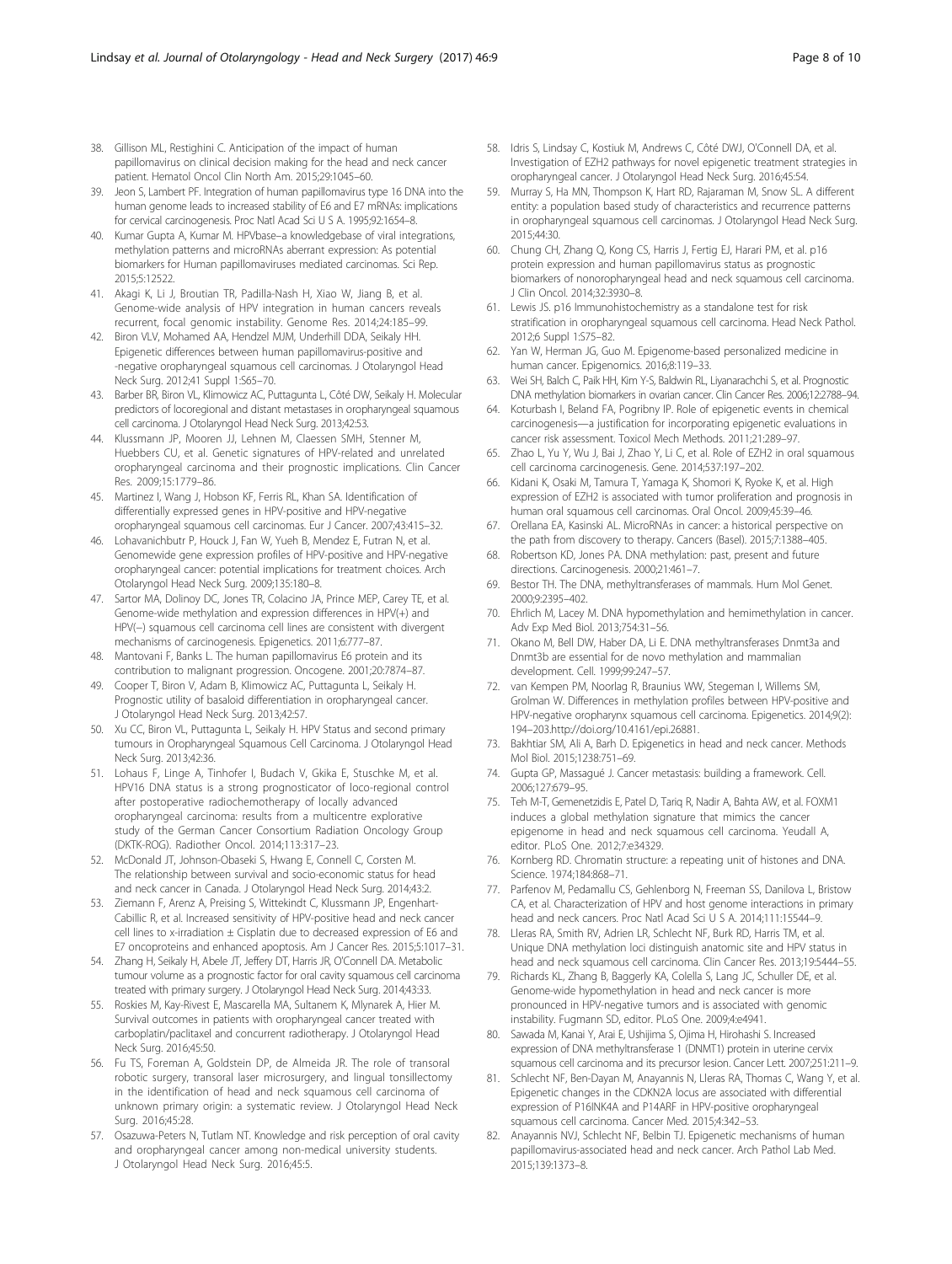- <span id="page-8-0"></span>83. Werness BA, Levine AJ, Howley PM. Association of human papillomavirus types 16 and 18 E6 proteins with p53. Science. 1990;248:76–9.
- 84. McCance DJ. Transcriptional regulation by human papillomaviruses. Curr Opin Genet Dev. 2005;15:515–9.
- 85. Burgers WA, Blanchon L, Pradhan S, de Launoit Y, Kouzarides T, Fuks F. Viral oncoproteins target the DNA methyltransferases. Oncogene. 2007;26:1650–5.
- 86. Hafkamp HC, Speel EJM, Haesevoets A, Bot FJ, Dinjens WNM, Ramaekers FCS, et al. A subset of head and neck squamous cell carcinomas exhibits integration of HPV 16/18 DNA and overexpression of p16INK4A and p53 in the absence of mutations in p53 exons 5–8. Int J Cancer. 2003;107:394–400.
- 87. Hammoud SS, Cairns BR, Jones DA. Epigenetic regulation of colon cancer and intestinal stem cells. Curr Opin Cell Biol. 2013;25:177–83.
- 88. Fenrick R, Hiebert SW. Role of histone deacetylases in acute leukemia. J Cell Biochem Suppl. 1998;30–31:194–202.
- 89. Dueñas-González A, Lizano M, Candelaria M, Cetina L, Arce C, Cervera E. Epigenetics of cervical cancer. An overview and therapeutic perspectives. Mol Cancer. 2005;4:38.
- 90. Brownell JE, Allis CD. An activity gel assay detects a single, catalytically active histone acetyltransferase subunit in Tetrahymena macronuclei. Proc Natl Acad Sci U S A. 1995;92:6364–8.
- 91. Baylin SB, Höppener JW, de Bustros A, Steenbergh PH, Lips CJ, Nelkin BD. DNA methylation patterns of the calcitonin gene in human lung cancers and lymphomas. Cancer Res. 1986;46:2917–22.
- 92. Qiu W, Schönleben F, Li X, Ho DJ, Close LG, Manolidis S, et al. PIK3CA mutations in head and neck squamous cell carcinoma. Clin Cancer Res. 2006;12:1441–6.
- 93. Johnson SM, Grosshans H, Shingara J, Byrom M, Jarvis R, Cheng A, et al. RAS is regulated by the let-7 microRNA family. Cell. 2005;120:635–47.
- 94. O'Donnell KA, Wentzel EA, Zeller KI, Dang CV, Mendell JT. c-Myc-regulated microRNAs modulate E2F1 expression. Nature. 2005;435:839–43.
- 95. Ma L, Teruya-Feldstein J, Weinberg RA. Tumour invasion and metastasis initiated by microRNA-10b in breast cancer. Nature. 2007;449:682–8.
- 96. Pogo BG, Allfrey VG, Mirsky AE. RNA synthesis and histone acetylation during the course of gene activation in lymphocytes. Proc Natl Acad Sci U S A. 1966;55:805–12.
- 97. Saito Y, Liang G, Egger G, Friedman JM, Chuang JC, Coetzee GA, et al. Specific activation of microRNA-127 with downregulation of the proto-oncogene BCL6 by chromatin-modifying drugs in human cancer cells. Cancer Cell. 2006;9:435–43.
- 98. Gannon OM, Merida de Long L, Endo-Munoz L, Hazar-Rethinam M, Saunders NA. Dysregulation of the repressive H3K27 trimethylation mark in head and neck squamous cell carcinoma contributes to dysregulated squamous differentiation. Clin Cancer Res. 2013;19:428–41.
- 99. Højfeldt JW, Agger K, Helin K. Histone lysine demethylases as targets for anticancer therapy. Nat Rev Drug Discov. 2013;12:917–30.
- 100. Young LC, Hendzel MJ. The oncogenic potential of Jumonji D2 (JMJD2/KDM4) histone demethylase overexpression. Biochem Cell Biol. 2013;91:369–77.
- 101. McCabe MT, Creasy CL. EZH2 as a potential target in cancer therapy. Epigenomics. 2014;6:341–51.
- 102. Verma SK, Tian X, LaFrance LV, Duquenne C, Suarez DP, Newlander KA, et al. Identification of potent, selective, cell-active inhibitors of the histone lysine methyltransferase EZH2. ACS Med Chem Lett. 2012;3:1091–6.
- 103. Biron VL, Côté DWJ, Seikaly H. Oropharyngeal squamous cell carcinoma and human papillomavirus-associated cancers in women: epidemiologic evaluation of association. J Otolaryngol Head Neck Surg. 2011;40 Suppl 1:S65–9.
- 104. Biron VL, McManus KJ, Hu N, Hendzel MJ, Underhill DA. Distinct dynamics and distribution of histone methyl-lysine derivatives in mouse development. Dev Biol. 2004;276:337–51.
- 105. Fraga MF, Ballestar E, Villar-Garea A, Boix-Chornet M, Espada J, Schotta G, et al. Loss of acetylation at Lys16 and trimethylation at Lys20 of histone H4 is a common hallmark of human cancer. Nat Genet. 2005;37:391–400.
- 106. Yang H, Mizzen CA. The multiple facets of histone H4-lysine 20 methylation. Biochem Cell Biol. 2009;87:151–61.
- 107. Du Y, Carling T, Fang W, Piao Z, Sheu JC, Huang S. Hypermethylation in human cancers of the RIZ1 tumor suppressor gene, a member of a histone/ protein methyltransferase superfamily. Cancer Res. 2001;61:8094–9.
- 108. Koturbash I, Simpson NE, Beland FA, Pogribny IP. Alterations in histone H4 lysine 20 methylation: implications for cancer detection and prevention. Antioxid Redox Signal. 2012;17:365–74.
- 109. Thompson LL, Guppy BJ, Sawchuk L, Davie JR, McManus KJ. Regulation of chromatin structure via histone post-translational modification and the link to carcinogenesis. Cancer Metastasis Rev. 2013;32:363–76.
- 110. McManus KJ, Biron VL, Heit R, Underhill DA, Hendzel MJ. Dynamic changes in histone H3 lysine 9 methylations: identification of a mitosis-specific function for dynamic methylation in chromosome congression and segregation. J Biol Chem. 2006;281:8888–97.
- 111. Rush M, Appanah R, Lee S, Lam LL, Goyal P, Lorincz MC. Targeting of EZH2 to a defined genomic site is sufficient for recruitment of Dnmt3a but not de novo DNA methylation. Epigenetics. 2009;4:404–14.
- 112. Huber GF, Albinger-Hegyi A, Soltermann A, Roessle M, Graf N, Haerle SK, et al. Expression patterns of Bmi-1 and p16 significantly correlate with overall, disease-specific, and recurrence-free survival in oropharyngeal squamous cell carcinoma. Cancer. 2011;117:4659–70.
- 113. Holland D, Hoppe-Seyler K, Schuller B, Lohrey C, Maroldt J, Dürst M, et al. Activation of the enhancer of zeste homologue 2 gene by the human papillomavirus E7 oncoprotein. Cancer Res. 2008;68:9964–72.
- 114. Hyland PL, McDade SS, McCloskey R, Dickson GJ, Arthur K, McCance DJ, et al. Evidence for alteration of EZH2, BMI1, and KDM6A and epigenetic reprogramming in human papillomavirus type 16 E6/E7-expressing keratinocytes. J Virol. 2011;85:10999–1006.
- 115. Shao Z, Raible F, Mollaaghababa R, Guyon JR, Wu CT, Bender W, et al. Stabilization of chromatin structure by PRC1, a Polycomb complex. Cell. 1999;98:37–46.
- 116. Pekarsky Y, Balatti V, Palamarchuk A, Rizzotto L, Veneziano D, Nigita G, et al. Dysregulation of a family of short noncoding RNAs, tsRNAs, in human cancer. Proc Natl Acad Sci U S A. 2016;113:5071–6.
- 117. Maass PG, Luft FC, Bähring S. Long non-coding RNA in health and disease. J Mol Med. 2014;92:337–46.
- 118. González-Ramírez I, Soto-Reyes E, Sánchez-Pérez Y, Herrera LA, García-Cuellar C. Histones and long non-coding RNAs: the new insights of epigenetic deregulation involved in oral cancer. Oral Oncol. 2014;50:691–5.
- 119. Melo SA, Sugimoto H, O'Connell JT, Kato N, Villanueva A, Vidal A, et al. Cancer exosomes perform cell-independent microRNA biogenesis and promote tumorigenesis. Cancer Cell. 2014;26:707–21.
- 120. Brown CJ, Lafreniere RG, Powers VE, Sebastio G, Ballabio A, Pettigrew AL, et al. Localization of the X inactivation centre on the human X chromosome in Xq13. Nature. 1991;349:82–4.
- 121. Lajer CB, Garnæs E, Friis-Hansen L, Norrild B, Therkildsen MH, Glud M, et al. The role of miRNAs in human papilloma virus (HPV)-associated cancers: bridging between HPV-related head and neck cancer and cervical cancer. Br J Cancer. 2012;106:1526–34.
- 122. Sethi N, Wright A, Wood H, Rabbitts P. MicroRNAs and head and neck cancer: reviewing the first decade of research. Eur J Cancer. 2014;50:2619–35.
- 123. Zheng Z-M, Wang X. Regulation of cellular miRNA expression by human papillomaviruses. Biochim Biophys Acta. 1809;2011:668–77.
- 124. Friedman JM, Jones PA, Liang G. The tumor suppressor microRNA-101 becomes an epigenetic player by targeting the polycomb group protein EZH2 in cancer. Cell Cycle. 2009;8:2313–4.
- 125. Friedman JM, Liang G, Liu C-C, Wolff EM, Tsai YC, Ye W, et al. The putative tumor suppressor microRNA-101 modulates the cancer epigenome by repressing the polycomb group protein EZH2. Cancer Res. 2009;69:2623–9.
- 126. Yan F, Shen N, Pang J, Xie D, Deng B, Molina JR, et al. Restoration of miR-101 suppresses lung tumorigenesis through inhibition of DNMT3adependent DNA methylation. Cell Death Dis. 2014;5:e1413.
- 127. Ge X-S, Ma H-J, Zheng X-H, Ruan H-L, Liao X-Y, Xue W-Q, et al. HOTAIR, a prognostic factor in esophageal squamous cell carcinoma, inhibits WIF-1 expression and activates Wnt pathway. Cancer Sci. 2013;104:1675–82.
- 128. Li C-H, Chen Y. Targeting long non-coding RNAs in cancers: progress and prospects. Int J Biochem Cell Biol. 2013;45:1895–910.
- 129. Li C-H, Xiao Z, Tong JH-M, To K-F, Fang X, Cheng AS, et al. EZH2 coupled with HOTAIR to silence MicroRNA-34a by the induction of heterochromatin formation in human pancreatic ductal adenocarcinoma. Int J Cancer. 2017;140:120–9.
- 130. Zhang S, Tian L, Ma P, Sun Q, Zhang K, GuanchaoWang, et al. Potential role of differentially expressed lncRNAs in the pathogenesis of oral squamous cell carcinoma. Arch Oral Biol. 2015;60:1581–7.
- 131. Pan LN, Lu J, Huang B. HDAC inhibitors: a potential new category of anti-tumor agents. Cell Mol Immunol. 2007;4:337–43.
- 132. Gros C, Fleury L, Nahoum V, Faux C, Valente S, Labella D, et al. New insights on the mechanism of quinoline-based DNA Methyltransferase inhibitors. J Biol Chem. 2015;290:6293–302.